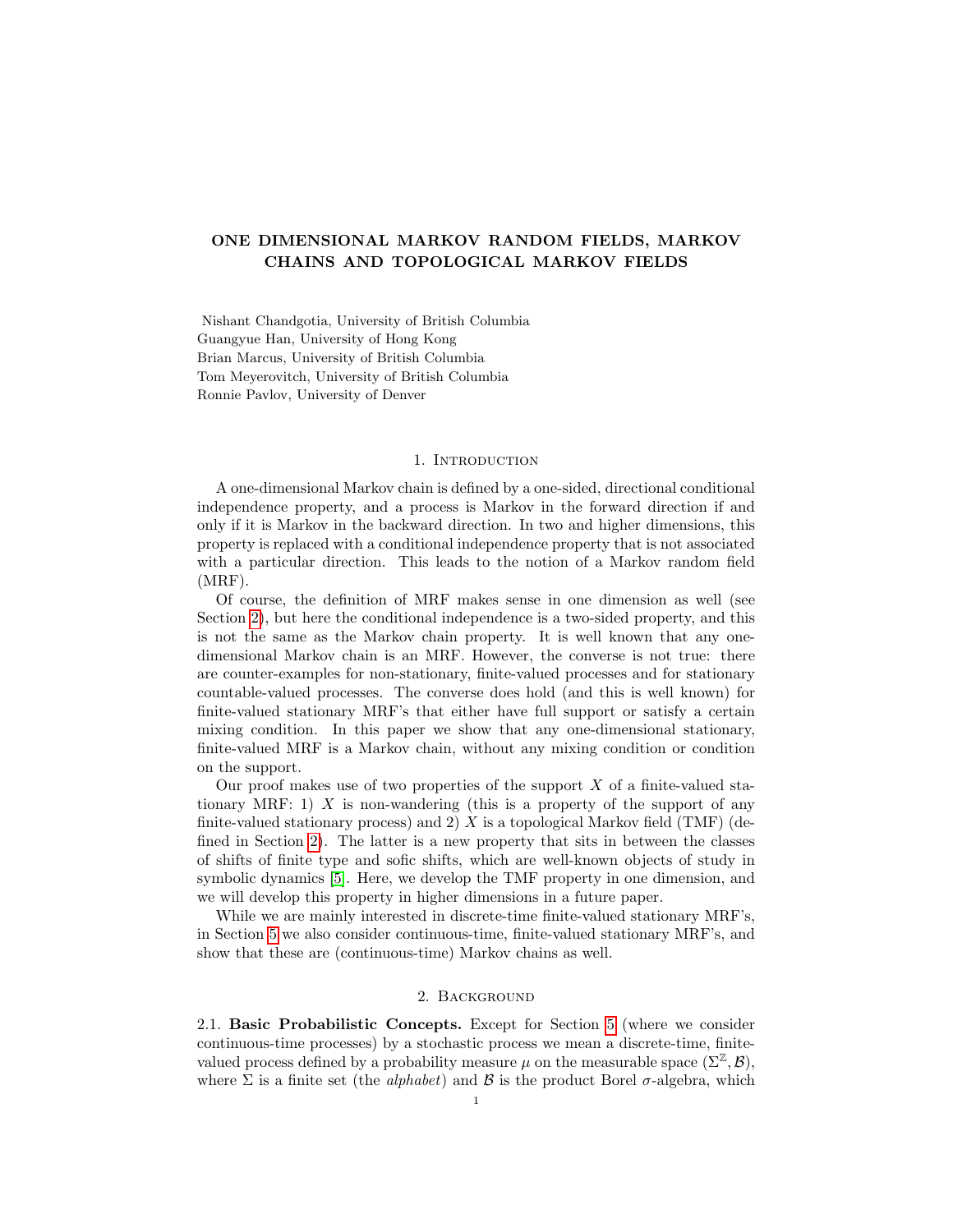is generated by the cylinder sets

$$
[a_1, \ldots, a_n]_j := \{ x \in \Sigma^{\mathbb{Z}} : x_{k+j} = a_k \text{ for } k = 1, \ldots, n \},\
$$

for any  $a_i \in \Sigma$  and  $i \in \mathbb{Z}$ .

Throughout this paper, we will often use the shorthand notation:

$$
\mu(a_{i_1},...,a_{i_n}) = \mu(\lbrace x \in \Sigma \rvert x : x_{i_k} = a_{i_k} \text{ for } k = 1,...,n \rbrace)
$$

and similarly for conditional measure:

$$
\mu(a_{i_1}, \ldots, a_{i_n} \mid b_{j_1}, \ldots, b_{j_m})
$$
\n
$$
= \mu(\{x \in \Sigma^{\mathbb{Z}} : x_{i_k} = a_{i_k}, k = 1 \ldots n\} \mid \{x_{j_\ell} = b_{j_\ell}, \ell = 1 \ldots m\}).
$$

In particular,

$$
\mu(a_1,\ldots,a_n)=\mu([a_1,\ldots,a_n]_0).
$$

Also, for  $x \in \Sigma^{\mathbb{Z}}$  and  $a \leq b \in \mathbb{Z}$ , we define  $x_{[a,b]} = x_a x_{a+1} \dots x_b$ .

A stochastic process is stationary if it satisfies

$$
\mu(a_1, a_2, \dots, a_n) = \mu(a_{j+1}, a_{j+2}, \dots, a_{j+n})
$$

for all  $j \in \mathbb{Z}$ .

A Markov chain is a stochastic process which satisfies the usual Markov condition:

$$
\mu(a_0, \ldots, a_n \mid a_{-N}, \ldots, a_{-1}) = \mu(a_0, \ldots, a_n \mid a_{-1})
$$

whenever  $\mu(a_{-N},...,a_{-1}) > 0$ .

A Markov random field (MRF) is a stochastic process  $\mu$  which satisfies

$$
\mu(a_0, \dots, a_n \mid a_{-N}, \dots, a_{-1}, a_{n+1}, \dots, a_{n+M})
$$
  
=  $\mu(a_0, \dots, a_n \mid a_{-1}, a_{n+1}),$ 

whenever  $\mu(a_{-N}, \ldots, a_{-1}, a_{n+1}, \ldots, a_{n+M}) > 0$ .

Note that the Markov chains that we have defined here are first order Markov chains. Correspondingly, our MRF's are first order in a two-sided sense. One can consider higher order Markov chains and MRF's, but these can be naturally recoded to first order processes, and all of our results easily carry over to higher order processes.

More generally, a Markov random field can be defined on an undirected graph  $\mathcal{G} = (V, E)$ , where V is a countable set of vertices and E, the set of edges, is a set of unordered pairs of distinct vertices. Specifically, an MRF on  $G$  is a probability measure  $\mu$  on  $\Sigma^V$  for which  $\mu([a_F] | [b_{\partial F}] \cap [c_G]) = \mu([a_F] | [b_{\partial F}])$  whenever G and F are finite subsets of V,  $G \cap F = \emptyset$  and  $\mu([\mathbb{b}_{\partial F}] \cap [c_G]) > 0$ ; here, the notation such as  $[a_F]$  means a configuration of letters from  $\Sigma$  on the subset  $F \subset V$ , and  $\partial F$ (the boundary of F) denotes the set of  $v \in V \setminus F$  such that  $\{u, v\} \in E$  for some  $u \in F$ . It is not hard to see that when the graph is the one-dimensional integer lattice, this agrees with the definition of MRF given above.

The following is well known. We give a proof for completeness.

### <span id="page-1-0"></span>Proposition 2.1. Any Markov chain (stationary or not) is an MRF.

Proof.

$$
\mu(a_0, \ldots, a_n, a_{n+1}, \ldots, a_{n+M} \mid a_{-N}, \ldots, a_{-1})
$$
  
=  $\mu(a_{n+1}, \ldots, a_{n+M} \mid a_{-N}, \ldots, a_{-1}) \mu(a_0, \ldots, a_n \mid a_{-N}, \ldots, a_{-1}, a_{n+1}, \ldots, a_{n+M})$   
Thus,

$$
\mu(a_0,\ldots,a_n\mid a_{-N},\ldots,a_{-1},a_{n+1},\ldots,a_{n+M})
$$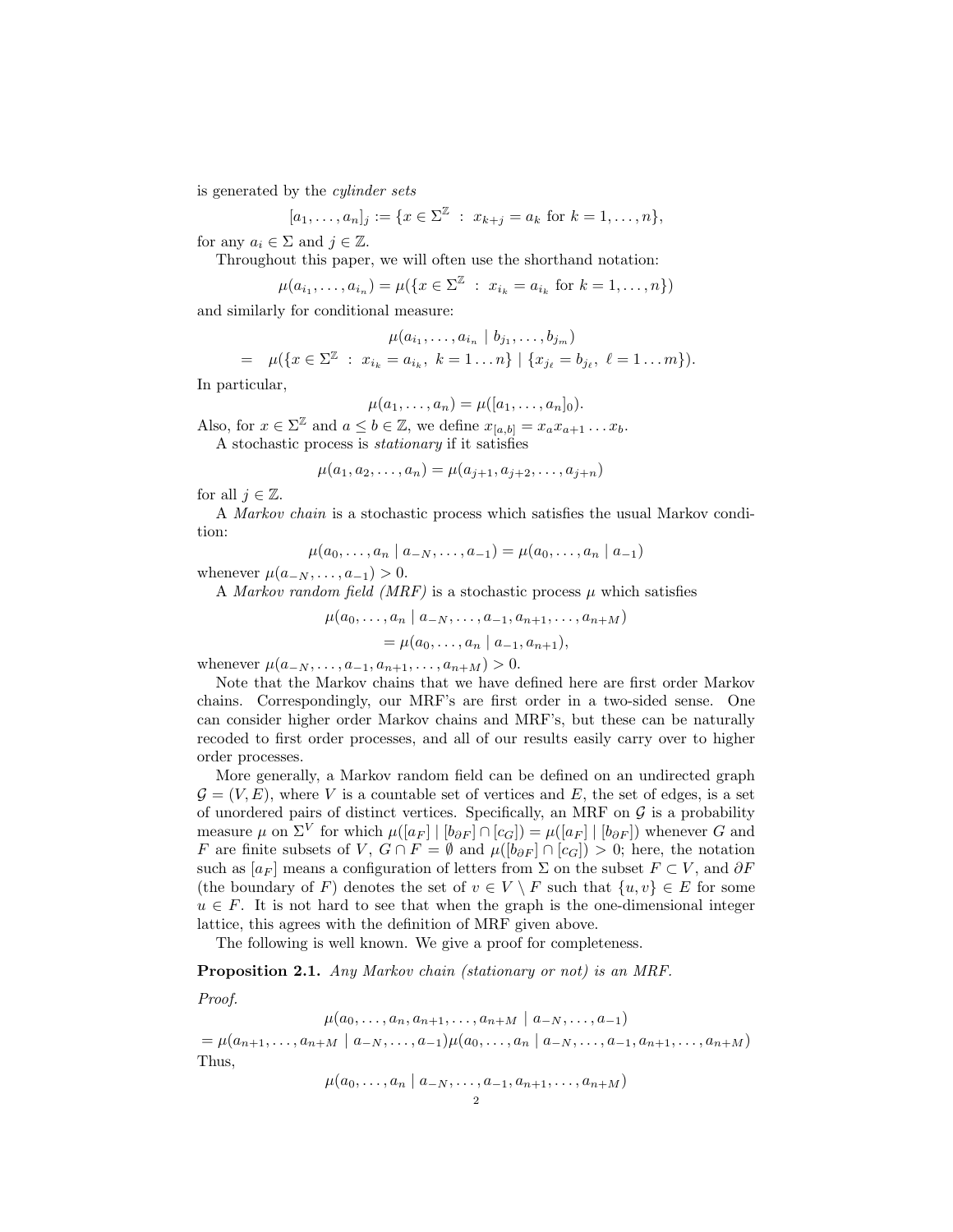$$
= \frac{\mu(a_0, \ldots, a_n, a_{n+1}, \ldots, a_{n+M} \mid a_{-N}, \ldots, a_{-1})}{\mu(a_{n+1}, \ldots, a_{n+M} \mid a_{-N}, \ldots, a_{-1})}
$$

$$
= \frac{\mu(a_0, \ldots, a_n, a_{n+1}, \ldots, a_{n+M} \mid a_{-1})}{\mu(a_{n+1}, \ldots, a_{n+M} \mid a_{-1})}
$$

the latter by Markovity. Since the last expression does not involve  $a_{-N}, \ldots, a_{-2}$ , we have

 $\mu(a_0, \ldots, a_n \mid a_{-N}, \ldots, a_{-1}, a_{n+1}, \ldots, a_{n+M}) = \mu(a_0, \ldots, a_n \mid a_{-1}, a_{n+1}, \ldots, a_{n+M})$ 

Since the reverse of a Markov process is Markov, we then have, by symmetry,

$$
\mu(a_0, \ldots, a_n \mid a_{-1}, a_{n+1}, \ldots, a_{n+M}) = \mu(a_0, \ldots, a_n \mid a_{-1}, a_{n+1})
$$

Combining the previous two equations, we see that the MRF property holds.  $\square$ 

See [\[2,](#page-14-1) Corollary 11.33] for an example of a fully supported stationary MRF on a countable alphabet that is not a Markov chain. It is easy to construct examples of non-stationary MRF's that are not Markov chains (see the remarks immediately following Proposition [3.6\)](#page-6-0).

<span id="page-2-0"></span>2.2. Symbolic Dynamics. In this section, we review concepts from symbolic dynamics. For more details, the reader may consult [\[5,](#page-14-0) Chapters 1-4].

Let  $\Sigma^*$  denote the collection of words of finite length over a finite alphabet  $\Sigma$ . For  $w \in \Sigma^*$ , let  $|w|$  denote the length of w.

Let  $\sigma$  denote the *shift map*, which acts on a bi-infinite sequence  $x \in \Sigma^{\mathbb{Z}}$  by shifting all symbols to the left, i.e.,

$$
(\sigma(x))_n = x_{n+1}
$$
 for all n.

A subset X of  $\Sigma^{\mathbb{Z}}$  is *shift-invariant* if  $\sigma(x) \in X$  for all  $x \in X$ . A *subshift* or a *shift* space  $X \subset \Sigma^{\mathbb{Z}}$  is a shift-invariant set which is closed with respect to the product topology on  $\Sigma^{\mathbb{Z}}$ . Note that  $\Sigma^{\mathbb{Z}}$  itself is a shift space and is known as the *full shift*. There is an equivalent way of defining shift spaces by using forbidden blocks: for a subset  $\mathcal F$  of  $\Sigma^*$ , define

$$
X_{\mathcal{F}} = \{ x \in \Sigma^{\mathbb{Z}} \mid (x_i x_{i+1} \dots x_{i+j}) \notin \mathcal{F} \text{ for all } i \in \mathbb{Z} \text{ and } j \in \mathbb{N} \cup \{0\} \}.
$$

Then X is a shift space iff  $X = X_{\mathcal{F}}$  for some  $\mathcal{F}$ .

The *language* of a shift space  $X$  is

$$
B(X) = \bigcup_{n=1}^{\infty} B_n(X)
$$

where

$$
B_n(X) = \{w \in \Sigma^* : \exists x \in X \text{ s.t. } (x_1 \dots x_n) = w\}.
$$

A sliding block code is a continuous map  $\phi$  from one shift space X, with alphabet Σ, to another Y, with alphabet Σ', which commutes with the shift:  $\phi \circ \sigma = \sigma \circ \phi$ . The terminology comes from the Curtis-Lyndon-Hedlund Theorem which characterizes continuous shift-commuting maps as generated by finite block codes, namely: there exist m, n and a map  $\Phi: B_{m+n+1}(X) \longrightarrow \Sigma'$  such that

$$
(\phi(x))_i = \Phi(x_{i-m}x_{i-m+1}\dots x_{i+n})
$$

If  $m = 0 = n$ , then  $\phi$  is called a 1-block map. A conjugacy is a bijective sliding block code, and a *factor map* or *(factor code)* is a surjective sliding block code.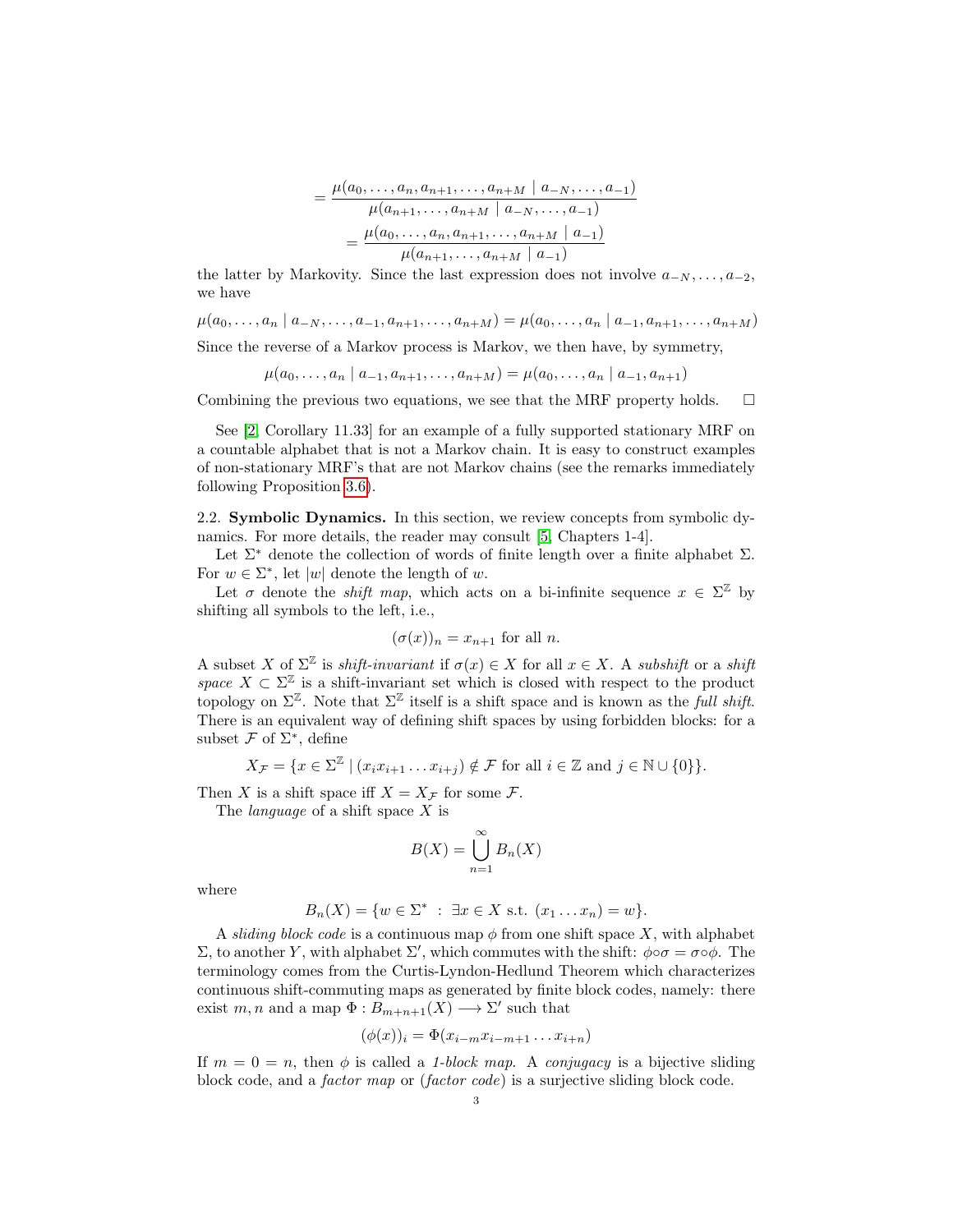Figure 1. golden mean shift

<span id="page-3-0"></span>

A shift of finite type (SFT) is a shift space  $X = X_{\mathcal{F}}$  where  $\mathcal{F}$  can be chosen finite. An SFT is called k-step if k is the smallest positive integer such that  $X = X_{\mathcal{F}}$  and  $\mathcal{F} \subset \Sigma^{k+1}$ . A 1-step SFT is called a *topological Markov chain (TMC)*. Note that a TMC can be characterized as the set of all bi-infinite vertex sequences on the directed graph with vertex set  $\Sigma$  and an edge from x to y iff  $xy \notin \mathcal{F}$ . TMC's were originally defined as analogues of first-order Markov chains, where only the transitions with strictly positive transition probability are prescribed [\[7\]](#page-14-2).

The most famous TMC is the *golden mean shift* defined over the binary alphabet by forbidding the appearance of adjacent 1's, equivalently  $X = \Sigma_{\{11\}}$ . The corresponding graph is shown in Figure [1.](#page-3-0)

Just as MRF's and Markov chains can be recoded to first order processes, any SFT can be recoded to a TMC; more precisely, any SFT is conjugate to a TMC.

A shift space X is non-wandering if whenever  $u \in B(X)$ , there exists a word v such that  $uu \in B(X)$ . The support of a stationary process  $\mu$  on  $(\Sigma^{\mathbb{Z}}, \mathcal{B})$  is the set

$$
supp(\mu) = \Sigma^{\mathbb{Z}} \setminus \bigcup_{[a]_n \in \mathcal{N}(\mu)} [a]_n,
$$

where  $\mathcal{N}(\mu)$  is the collection of all cylinder sets with  $\mu([a]_n) = 0$ . TMC's are exactly the set of shift-invariant sets that can be the support of a (first-order) Markov chain. The reason for our interest in the non-wandering property is that the support of any stationary measure is non-wandering; this follows immediately from the Poincare Recurrence Theorem (see [\[8\]](#page-14-3)).

A shift space is *irreducible* if whenever  $u, v \in B(X)$ , there exists w such that  $uwv \in B(X)$ . Clearly any irreducible shift space is non-wandering. By using the decomposition of a non-negative matrix into irreducible components, it is easy to see that a TMC is non-wandering iff it is the union of finitely many irreducible TMC's on disjoint alphabets. For a subshift X, the period of  $x \in X$  is min $\{i \in$  $\mathbb{N} \mid \sigma^{i}(x) = x$ . The *period* of X is defined as the greatest common divisor of the periods of elements of X. For any irreducible TMC of period  $p$ , one can partition  $\Sigma$ into  $\Sigma_0, \Sigma_1, \ldots, \Sigma_{p-1}$  such that if  $x \in X, x_0 \in \Sigma_j$  then  $x_i \in \Sigma_{i+j \pmod{p}}$ . The  $\Sigma_i$ 's are called the cyclically moving subsets.

In the full shift, any symbol can appear immediately after any other symbol. Irreducible TMC's have a related property, described as follows. The index of primitivity of a TMC  $X$  with period  $p$  is the smallest positive integer  $t$  such that for any  $a \in \Sigma_i, b \in \Sigma_j$ , there exists  $x \in X$  such that  $x_1 = a, x_{tp+j-i+1} = b$ . Every irreducible TMC has a finite index of primitivity. The terminology comes from matrix theory where, for a primitive matrix  $A$ , the index of primitivity is understood to be the smallest positive integer such that  $A<sup>n</sup>$  is strictly positive, entry by entry. For example, the golden mean shift is irreducible, its period is 1 and its index of primitivity is 2.

A sofic shift is a shift space which is a factor of an SFT. By a recoding argument, it can be proved that any sofic shift  $X$  is a 1-block factor map of a TMC. This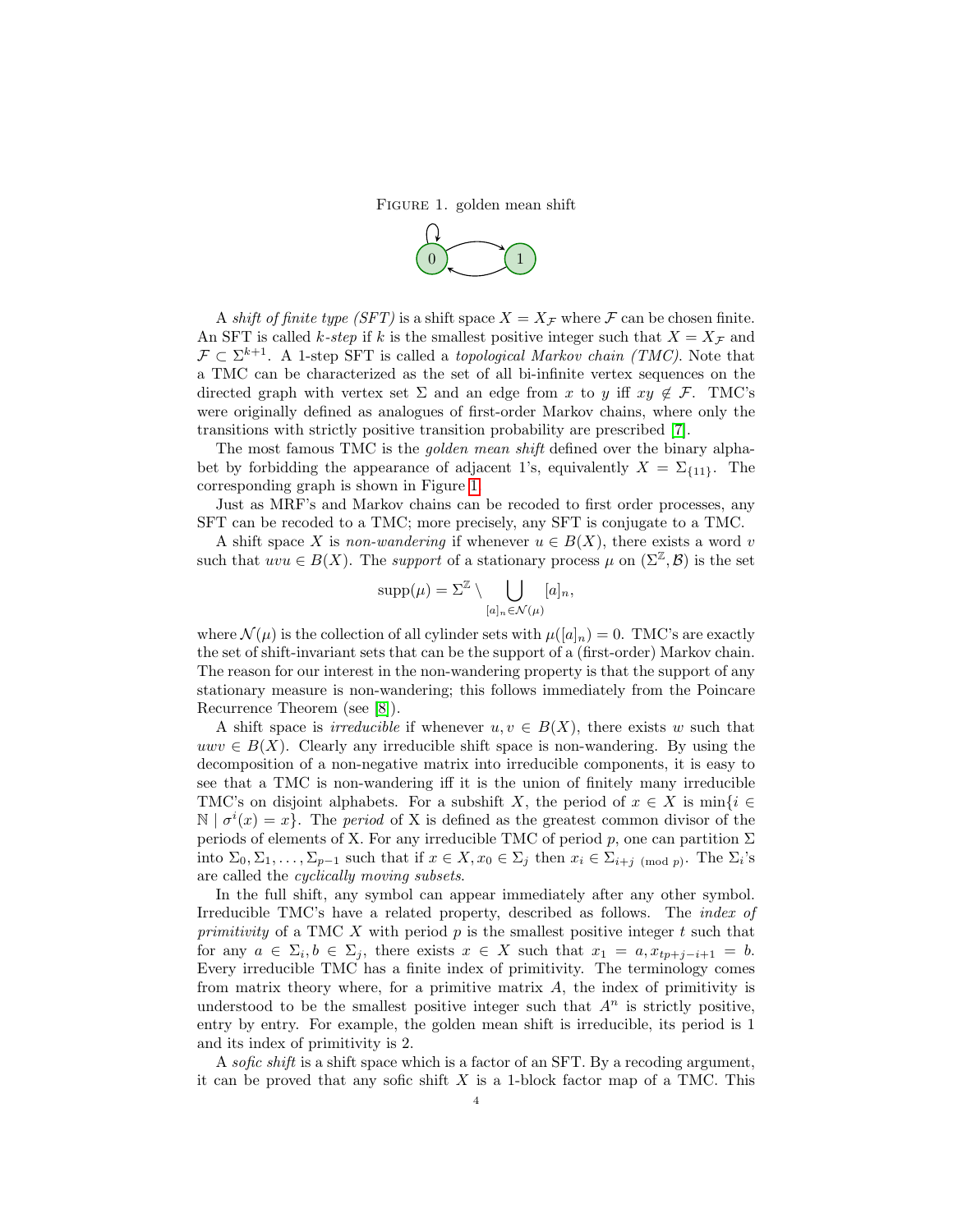<span id="page-4-0"></span>

amounts to saying that a shift space  $X$  is sofic iff there is a finite directed graph, whose vertices are labelled by some finite alphabet, such that  $X$  is the set of all label sequences of bi-infinite walks on the graph. Such a labelling is called a *presentation*. The most famous sofic shift is the even shift defined by forbidding sequences of the form  $10^{2n+1}1$  for all  $n \in \mathbb{N}$ . A presentation is shown in Figure [2.](#page-4-0)

The following is one of the many useful characterizations of sofic shifts. Let X be a shift space. For all  $w \in B(X)$ , the *follower set* of w is defined as

$$
F(w) = \{ y \in B(X) : wy \in B(X) \}.
$$

The collection of follower sets is denoted by

$$
F(X) = \{ F(w) : w \in B(X) \}.
$$

A shift space X is sofic if and only if  $F(X)$  is finite. Similarly, one can define predecessor sets:  $P(w) = \{y \in B(X) : yw \in B(X)\}\$ , and  $P(X)$  denotes the collection of all predecessor sets. A shift space X is sofic if and only if  $P(X)$  is finite.

One can also work with follower sets of left-infinite sequences. Let  $B_{\infty}(X)$  denote the set of all left-infinite sequences  $x^-$  for which there exists a right-infinite sequence  $x^+$  such that  $x^-x^+ \in X$ . Let

$$
F_{\infty}(x^{-}) = \{ y \in B(X) : x^{-}y \in B_{\infty}(X) \}.
$$

Note that  $F_{\infty}(x^{-})$  is the decreasing intersection of  $\{F(x_{[-n,-1]})\}_n$ . It follows that X is sofic iff the collection of all  $F_{\infty}(x^-)$  is finite [\[4,](#page-14-4) Lemma 2.1].

Finally, we state a useful result that is probably well known, but we do not know of an explicit reference. So, we give a proof for completeness.

<span id="page-4-1"></span>**Lemma 2.2.** Let X be a shift space. If X has dense periodic points, then X is non-wandering. The converse is true if  $X$  is sofic.

*Proof.* Assume that the periodic points are dense in X. Let  $u \in B_n(X)$  for some  $n \in \mathbb{N}$ . Then there exists a periodic point  $x \in X$  such that  $x_{[1,n]} = u$ . Since x is periodic, there exists  $r \in \mathbb{N}$  and a word v such that  $x_{[1,r]} = uvu$ . Thus  $uvu \in B(X)$ , and so X is non-wandering.

For the converse, assume that  $X$  is sofic and is non-wandering. Let Y be a TMC and  $\phi: Y \longrightarrow X$  a 1-block factor map.

Consider a word  $u \in B_n(X)$  for some  $n \in \mathbb{N}$ . Since X is non-wandering, for any M, there exist  $v_1 \dots v_M \in B(X)$  such that  $w = uv_1uv_2 \dots v_Mu \in B(X)$ . Let  $M > |B_n(Y)|$ . Take  $z \in X$  such that for some interval I,  $z<sub>I</sub> = w$ . Then there exist  $r_1 < r_2 < \ldots < r_M$  such that  $z_{[r_t,r_t+n-1]} = u$  for  $t = 1,\ldots,M$ . Let  $y \in Y$  such that  $\phi(y) = z$ . Since  $M > |B_n(Y)|$  we can find  $h < k \in \mathbb{N}$  such that

$$
y_{[r_h, r_h + n-1]} = y_{[r_k, r_k + n-1]}.
$$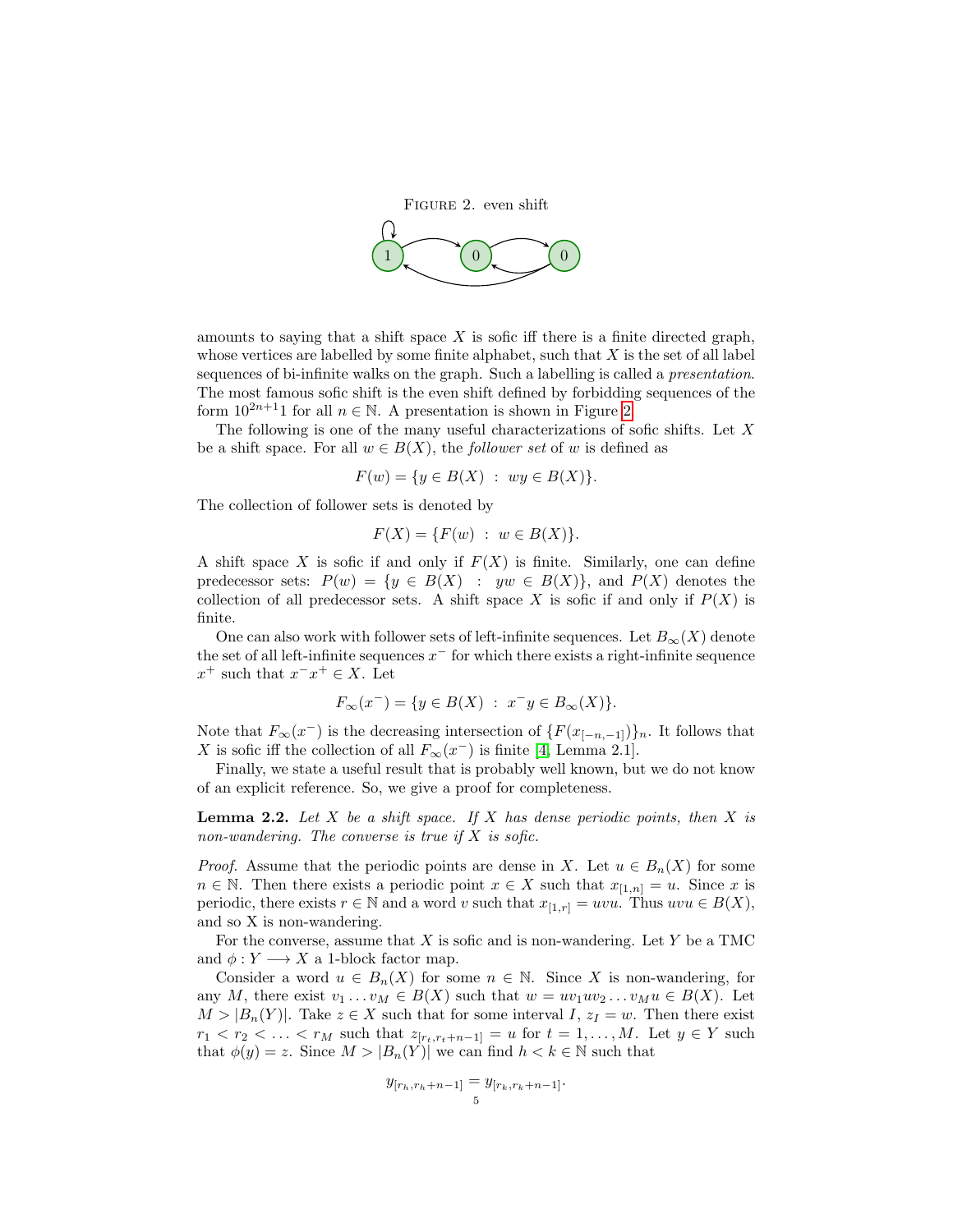Consider  $y'$  defined by

$$
y'_{[r_h, r_k-1]}
$$
 =  $y_{[r_h, r_k-1]}$   
and  $y'_t$  =  $y'_{t+r_k-r_h}$ 

for all  $t \in \mathbb{Z}$ . Clearly y' is periodic. And  $y' \in Y$  since Y is a TMC. Also,

$$
\phi(y')_{[r_h,r_h+n-1]} = \phi(y)_{[r_h,r_h+n-1]} = u
$$

Since  $u \in B(X)$  was arbitrary, this proves that periodic points are dense in X.  $\Box$ 

## 3. Topological Markov Fields

**Definition 3.1.** A shift space  $X \subset \Sigma^{\mathbb{Z}}$  is a topological Markov field (TMF) if whenever  $v, x \in \Sigma$ ,  $|z| = |w|$ , and uvwxy,  $vzx \in B(X)$ , then  $uvzxy \in B(X)$ .

We have defined TMF's as "1-step" objects, in that  $v, x$  are required to be letters of the alphabet, i.e., words of length one. One can naturally extend the definition to "k-step" objects, by requiring  $v, x$  to be words of the same length k, and results of this section extend easily to this class.

The defining property for TMF's is equivalent to another property, which appears stronger, and is suitable for generalization to higher dimensions. For this, recall that the boundary of C, denoted  $\partial C$ , denotes the set of integers in  $\mathbb{Z} \setminus C$  that are adjacent to an element of C.

**Proposition 3.2.** A shift space X is a TMF if and only if it satisfies the following condition:

For all  $x, y \in X$  and finite  $C \subset \mathbb{Z}$  such that  $x = y$  on  $\partial C$ , the point  $z \in \Sigma^{\mathbb{Z}}$ defined by

$$
z = \begin{cases} x & \text{on } C \cup \partial C \\ y & \text{on } (C \cup \partial C)^c \end{cases}
$$

belongs to X.

Proof. The "if" direction is trivial. For the "only if" direction, we use the fact that any finite subset of  $\mathbb Z$  is a disjoint union of finitely many intervals (of integers). If C consists of only one interval, then we get the condition immediately from the definition of TMF. Now, proceed by induction on the number of intervals.  $\Box$ 

The reason for our interest in TMF's is the following simple result.

<span id="page-5-1"></span>Lemma 3.3. The support of a stationary MRF is a TMF.

*Proof.* Let  $\mu$  be an MRF,  $X = \text{supp}(\mu)$  and  $uvwxy, vzx \in B(X)$  with  $|z| = |w|$  and  $v, x \in \Sigma$ . By definition of X,  $\mu(uv wxy) > 0$ , and so  $\mu([uv]_0 \cap [xy]_{|uvw|}) > 0$ . Since  $\mu$  is an MRF,

<span id="page-5-0"></span>(1) 
$$
\mu([z]_{|uv|} | [uv]_0 \cap [xy]_{|uvw|}) = \mu([z]_{|uv|} | [v]_{|u|} \cap [x]_{|uvw|}).
$$

Since by the definition of X,  $\mu(vzx) > 0$ , it follows that the right hand side of [\(1\)](#page-5-0) is positive. Thus  $\mu(uvzxy) > 0$ , and so  $uvzxy \in B(X)$  as desired.

For a shift space X and  $w \in B(X)$ , let

$$
C(w) = \{(x, y) : xwy \in B(X)\} \text{ and } C(X) = \{C(w) : w \in B(X)\}.
$$

The following is a simple restatement of the definition of TMF in terms of the sets  $C(w)$ :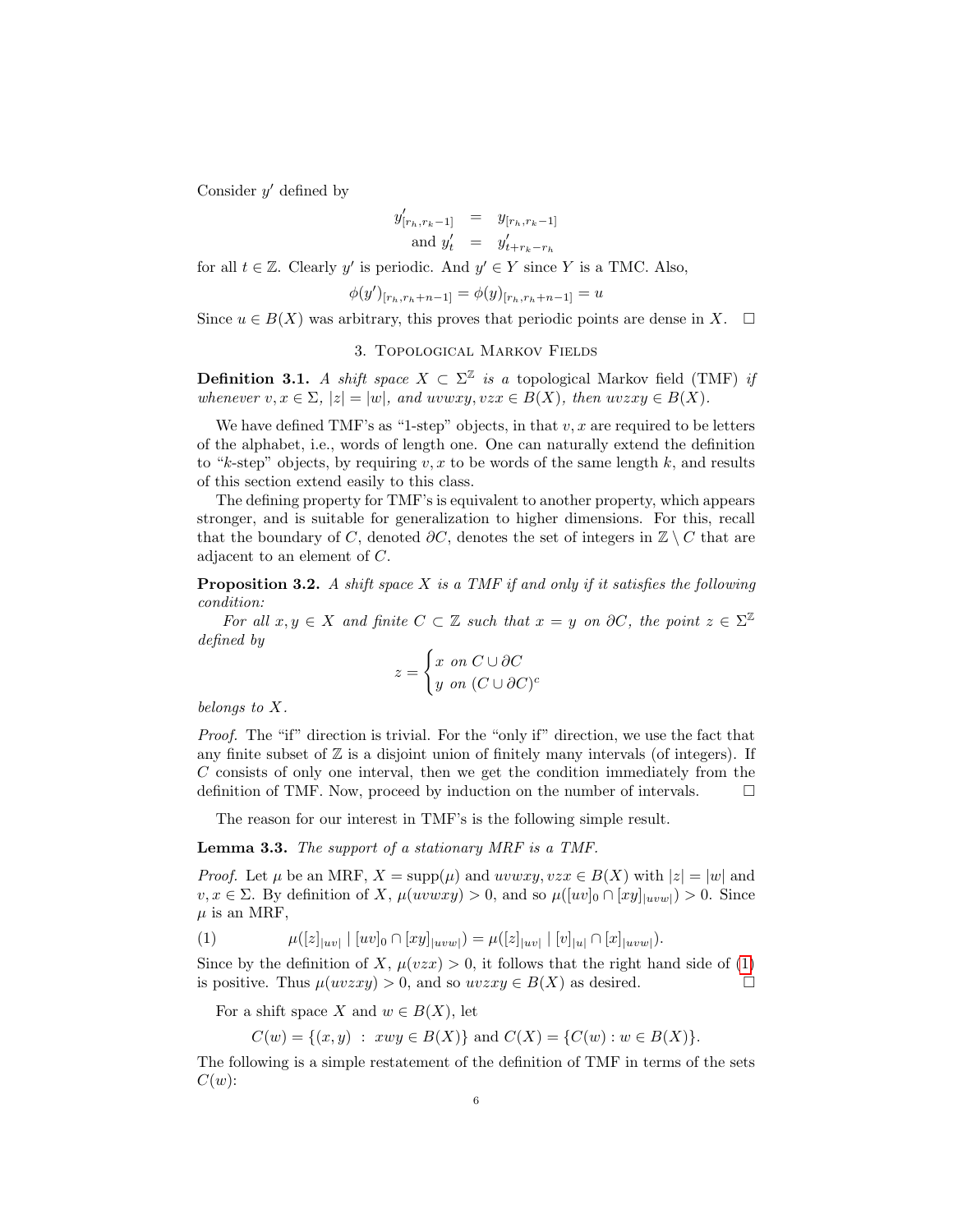<span id="page-6-1"></span>**Proposition 3.4.** A shift space X is a TMF iff for all  $n \in \mathbb{N}$  and for all  $w, u \in$  $B_n(X),$ 

<span id="page-6-2"></span>(2) 
$$
(w_1 = u_1 \text{ and } w_n = u_n) \Rightarrow C(w) = C(u).
$$

<span id="page-6-3"></span>Proposition 3.5. Any TMF is sofic.

*Proof.* Let  $X \subset \Sigma^{\mathbb{Z}}$  be a shift space that is not sofic. We will prove that X is not a TMF.

Since  $X$  is not sofic, there are infinitely many left-infinite sequences with distinct follower sets. Thus there exist distinct left-infinite sequences  $w^1, w^2, \ldots, w^{|\Sigma|^2+1}$ with distinct follower sets. Note

$$
F_{\infty}(w^i) = \bigcap_{n \in \mathbb{N}} F((w^i)_{[-n,-1]})
$$

and  $F((w^{i})_{[-n-1,-1]}) \subset F((w^{i})_{[-n,-1]})$  for all  $1 \leq i \leq |\Sigma|^2 + 1$  and  $n \in \mathbb{N}$ . If, for each n, the  $F((w^{i})_{[-n,-1]})$  are not distinct, then there exist  $i_1 \neq i_2$  such that  $F_{\infty}(w^{i_1}) = F_{\infty}(w^{i_2})$ , contradicting the assumption. Therefore there exists an  $n_0 \in$ N such that the  $F((w_i)_{[-n_0,-1]})$  are all distinct. Hence we can choose  $u, u' \in B_{n_0}(X)$ such that  $u_1 = u'_1$  and  $u_{n_0} = u'_{n_0}$  but  $F(u) \neq F(u')$ . Hence there exists  $b \in B(X)$ such that exactly one of ub and  $u'b$  is an element of  $B(X)$ . It follows that there exists  $a \in B(X)$  such that exactly one of *aub* and *au'b* is an element of  $B(X)$ . Therefore  $C(u) \neq C(u')$ . By Proposition [3.4,](#page-6-1) X is not a TMF.

 $\Box$ 

It is clear that any TMC is a TMF. The following example shows that a TMF need not be a TMC. In fact, this TMF is not even an SFT. This is an elaboration of an example given in [\[1\]](#page-14-5). Let

$$
X_{not}=\{0^\infty,0^\infty1^\infty,1^\infty,1^\infty02^\infty,2^\infty\};
$$

to clarify the notation,  $1^{\infty}02^{\infty}$  refers to the point x such that

$$
x_i = \begin{cases} 1 \text{ if } i < 0 \\ 0 \text{ if } i = 0 \\ 2 \text{ if } i > 0 \end{cases}
$$

and all its shifts.

<span id="page-6-0"></span>**Proposition 3.6.**  $X_{not}$  is a TMF but not an SFT (and in particular is not a TMC).

*Proof.*  $X_{not}$  is not an SFT since for all  $n, 01^n, 1^n0 \in B(X_{not})$  but  $01^n0 \notin B(X_{not}).$ 

We will check that the restriction of any configuration on the positions 0 and  $n+1$  uniquely determines the configuration on either  $[1,n]$  or  $[0,n+1]$ <sup>c</sup>. This clearly implies condition [\(2\)](#page-6-2) and thus, by Proposition [3.4,](#page-6-1)  $X_{not}$  is a TMC.

To see this, first observe that for  $n > 2$ ,

$$
B_n(X_{not}) = \{0^n, 0^k 1^{n-k}, 1^n, 1^m 0 2^{n-m-1}, 1^{n-1} 0, 0 2^{n-1}, 2^n \mid 0 < k < n, 0 < m < n-1\}.
$$

Among these, the only pairs of distinct words with the same length that begin and end with the same symbol are  $0^k1^{n-k}$ ,  $0^{k'}1^{n-k'}$  and  $1^m02^{n-m-1}$ ,  $1^{m'}02^{n-m'-1}$ .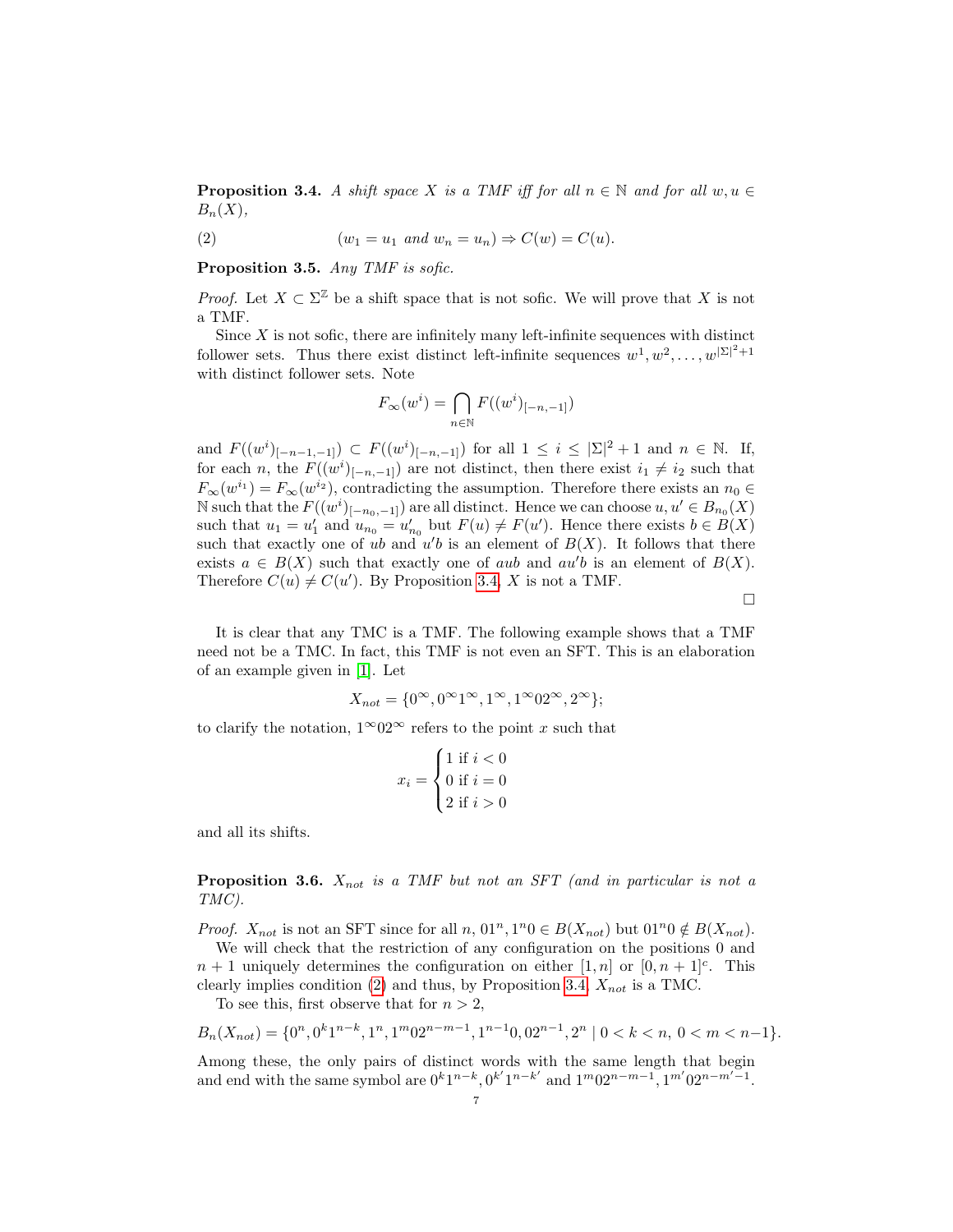Now, observe that

$$
C(0^{k}1^{n-k}) = C(0^{k'}1^{n-k'}) = \{(0^{i}, 1^{j})\}
$$
  

$$
C(1^{m}02^{n-m-1}) = C(1^{m'}02^{n-m'-1}) = \{(1^{i}, 2^{j})\}
$$

for  $0 < k, k' < n$  and  $0 < m, m' < n - 1$ .

Since  $X_{not}$  is countable, any strictly positive countable probability vector defines a measure whose support is  $X_{not}$ . Any such measure is an MRF because any valid configuration in  $X_{not}$  on the positions 0 and  $n + 1$  uniquely determines the configuration on [1, n] or  $[0, n+1]^c$ . Thus, there exist non-stationary finite-valued MRF's which are not Markov chains of any order.

Now we will prove that there is a finite procedure for checking whether a sofic shift is a TMF. The following characterisation of sofic shifts will be used.

# <span id="page-7-3"></span>**Proposition 3.7.** A shift space X is sofic iff  $|C(X)| < \infty$ .

*Proof.* "If:" For each  $F \in F(X)$ , fix some  $w_F \in B(X)$  such that  $F(w_F) = F$ , Now, consider the map  $\Psi : F(X) \to C(X)$ , defined by  $\Psi(F) = C(w_F)$ . If  $F \neq F'$ , then  $F(w_F) \neq F(w_{F'})$  and thus  $C(w_F) \neq C(w_{F'})$ . Thus,  $\Psi$  is 1-1, and so  $F(X)$  is finite.

"Only If:" For a follower set  $F \in F(X)$  and a word  $w \in F$ , let  $F_w = \{y : wy \in F\}$  $F$ . Note that  $F_w$  is a follower set. We claim that

<span id="page-7-0"></span>(3) 
$$
C(w) = \{(x, y) : \text{there exists } F \text{ s.t. } w \in F, y \in F_w, \text{ and } x \in \bigcap_{z \in F} P(z) \}.
$$

To see this, first note that if  $(x, y) \in C(w)$ , then  $wy \in F = F(x)$ . Then  $w \in F$ ,  $y \in F_w$  and for all  $z \in F = F(x)$ ,  $xz \in B(X)$ , and so  $x \in P(z)$ .

Conversely, if  $w \in F$  and  $y \in F_w$ , then  $z = wy \in F$ . If  $x \in \bigcap_{z \in F} P(z)$ , then taking  $z = wy$ , we see that  $xwy \in B(X)$ , and so  $(x, y) \in C(w)$ . This establishes [\(3\)](#page-7-0).

By  $(3)$ , we see that  $C(w)$  is uniquely determined by the set

 $\{(\bigcap_{z\in F} P(z), F_w): F$  is a follower set that contains w.

Thus,  $|C(X)|$  is upper bounded by the number of functions whose domain is a subset of  $F(X)$  and whose range is subset of  $2^{P(X)} \times F(X)$  and is therefore finite (here, for a given word  $w$ , the domain  $D$  is the collection of follower sets that contain w and the function is: for  $F \in D$ ,  $g(F) = (\{P(z)\}_{z \in F}, F_w)$ .

 $\Box$ 

Now we can introduce the procedure.

<span id="page-7-1"></span>**Theorem 3.8.** There is a finite algorithm to check whether a given sofic shift  $X$  is a TMF (here, the input to the algorithm is a labelled finite directed graph presentation of  $X$ ).

Proof. By combining the next two lemmas, we will see that condition [\(2\)](#page-6-2) can be decided by checking words of a length bounded by an explicit function of a presentation of X.

<span id="page-7-2"></span>**Lemma 3.9.** Let  $n > |C(X)|^2$  and  $w, u \in B_n(X)$  such that  $w_1 = u_1$  and  $w_n = u_n$ . Then there exists  $r \leq |C(X)|^2$ ,  $w^*$ ,  $u^* \in B_r(X)$  such that  $w_1^* = u_1^*$ ,  $w_r^* = u_r^*$ ,

$$
C(w^*) = C(w) \text{ and } C(u^*) = C(u).
$$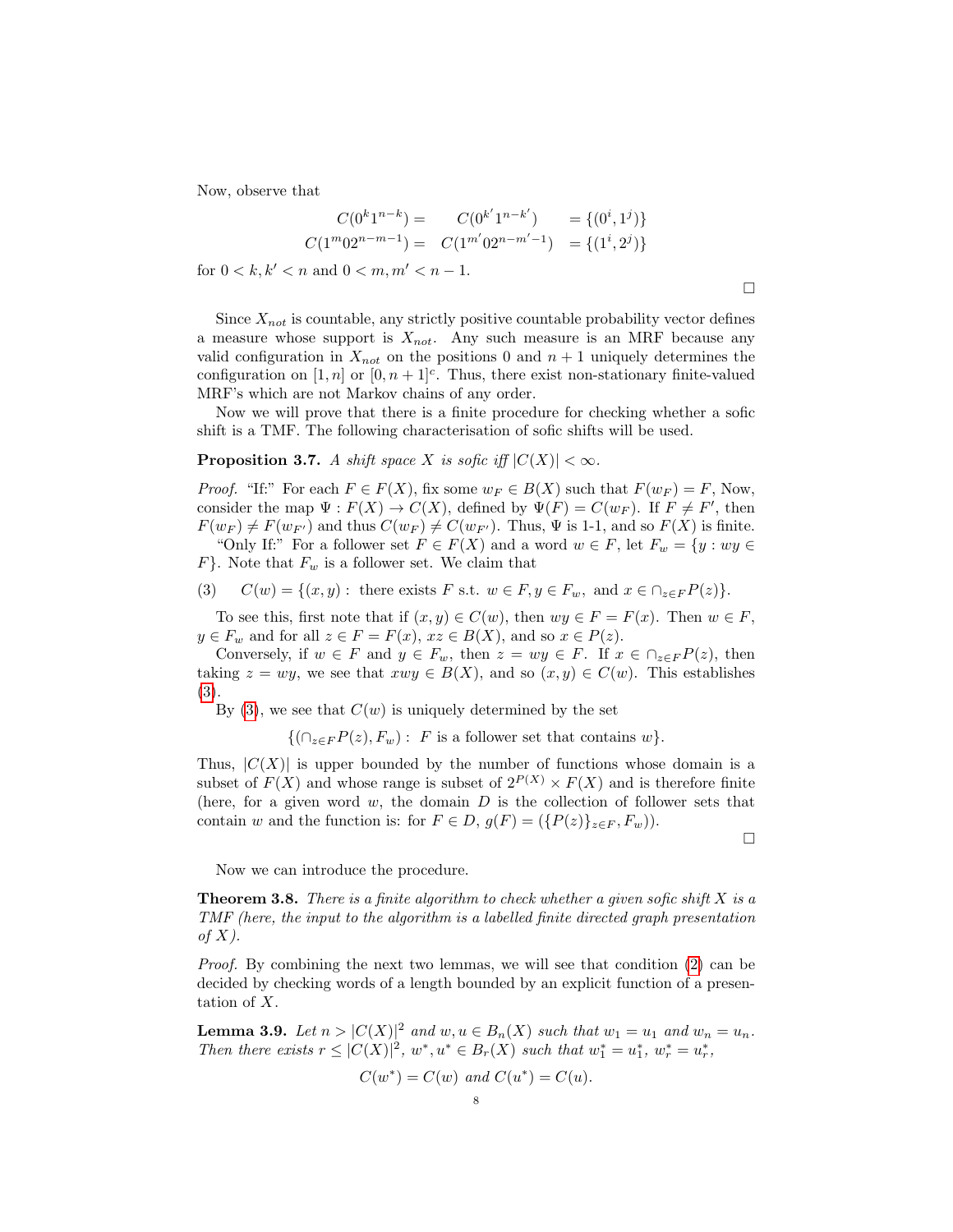*Proof.* We claim that if  $C(a) = C(c)$  for some  $a, c \in B(X)$  then for any  $b \in B(X)$ such that  $ab, cb \in B(X)$ ,  $C(ab) = C(cb)$ . To see this, observe:

$$
C(ab) = \{(x, y) : xaby \in B(x)\} = \{(x, y) : (x, by) \in C(a)\} = \{(x, y) : (x, by) \in C(c)\} = C(cb).
$$

Consider the set  $\{(C(u'), C(w'))\}$  such that u' and w' are proper prefixes of u and w (respectively) and of the same length. This set has size at most  $|C(X)|^2$ . Since  $n > |C(X)|^2$ , there are distinct pairs  $(u', w')$  and  $(u'', w'')$ , where u' and u'' are prefixes of  $u, w'$  and  $w''$  are prefixes of w such that

$$
|u'| = |w'|
$$
,  $|u''| = |w''|$ ,  $C(u') = C(u'')$ ,  $C(w') = C(w'')$ .

We may assume that  $|u'| < |u''|$ .

Define words  $h, k$  by:  $u = u''h$  and  $w = w''k$ . Since

$$
C(u') = C(u'')
$$
 and  $C(w') = C(w'')$ ,

we have

$$
C(u'h) = C(u''h) = C(u)
$$
 and  $C(w'k) = C(w''k) = C(w)$ .

If  $u^* = u'h$  and  $w^* = w'k$  have length at most  $|C(X)|^2$ , we are done; if not, inductively apply the same argument to  $u^*$ ,  $w^*$  instead of  $u, w$ .

Let

$$
C_m(w) = \{(x, y) : xwy \in B(X), |x|, |y| \le m\}.
$$

<span id="page-8-0"></span>**Lemma 3.10.** Let  $m = \max\{|P(X)|, |F(X)|\}$  and  $w, u \in B(X)$  such that  $|w| = |u|$ ,  $w_1 = u_1$  and  $w_{|w|} = u_{|u|}$ . Then

$$
C(w) = C(u) \text{ iff } C_m(w) = C_m(u).
$$

*Proof.* Assume that  $C_m(w) = C_m(u)$ . Assume that  $awb \in B(X)$ . It suffices to prove  $aub \in B(X)$ .

If  $|a|, |b| \le m$  then there is nothing to prove. Suppose instead  $|a| > m$ . By the choice of m, there exists  $1 \leq i \leq i' \leq |a|$  such that

$$
F(a_1 \ldots a_i) = F(a_1 \ldots a_{i'}).
$$

Let  $a' = a_1 \dots a_i a_{i'+1} \dots a_{|a|}$ . Then  $a'wb \in B(X)$ . And  $aub \in B(X)$  iff  $a'ub \in B(X)$  $B(X)$ . Since  $|a'| < |a|$ , by induction on  $|a|$ , we can assume  $|a'| \leq m$ . By a similar argument, we can find b' such that  $|b'| \leq m$ ,  $a'wb' \in B(X)$ . And  $aub \in B(X)$  iff  $a'ub' \in B(X)$ . Since  $C_m(w) = C_m(u)$ ,  $a'ub' \in B(X)$ . Therefore,  $aub \in B(X)$ , as desired.

Proof of Theorem [3.8:](#page-7-1) By Lemmas [3.9](#page-7-2) and [3.10,](#page-8-0) X is a TMF if and only if for all  $r \leq |C(X)|^2$ ,  $w, u \in B_r(X)$  such that  $w_1 = u_1$  and  $w_r = u_r$  and all  $m = \max\{|P(X)|, |F(X)|\}, C_m(w) = C_m(u)$ . This reduces to the problem of deciding for all words z of length at most  $|C(X)|^2+2\max\{|P(X)|,|F(X)|\}$ , whether  $z \in B(X)$ . This is accomplished by using a labelled graph presentation of a sofic shift [\[5,](#page-14-0) Section 3.4]; such a presentation can be used to give a bound on  $|F(X)|$ ,  $|P(X)|$ , and therefore also on  $|C(X)|$  by a bound given implicitly at the end of the proof of Proposition [3.7.](#page-7-3)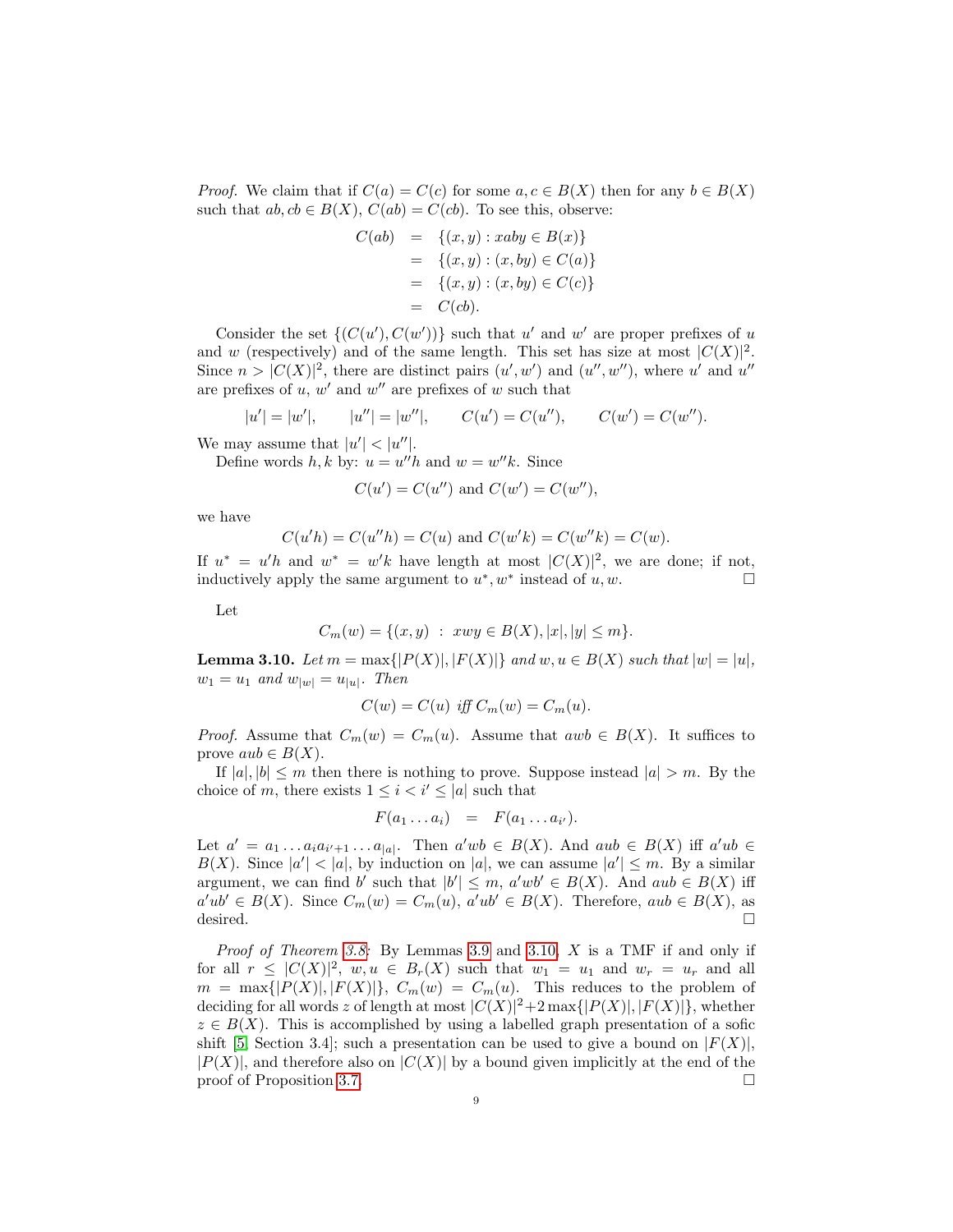For any sofic shift X, we can endow  $C(X) \cup \{ \star \}$ , where  $\star$  is an extra symbol, with a semigroup structure:

$$
C(w)C(u) = C(wu)
$$
 if  $wu \in B(X)$  and  $\star$  otherwise

One can show that the multiplication is well-defined and formulate an algorithm in terms of the semigroup to decide if  $X$  is a TMF. This is consistent with the spirit in which sofic shifts were originally defined [\[10\]](#page-14-6).

<span id="page-9-5"></span>**Theorem 3.11.** Let  $X$  be a shift space. The following are equivalent.

- <span id="page-9-0"></span>(a)  $X$  is the support of a stationary Markov chain.
- <span id="page-9-1"></span>(b)  $X$  is the support of a stationary MRF.
- <span id="page-9-2"></span>(c) X is non-wandering and a TMF.
- <span id="page-9-3"></span>(d)  $X \times X$  is non-wandering and X is a TMF.
- <span id="page-9-4"></span> $(e)$  X is a TMC consisting of a finite union of irreducible TMC's with disjoint alphabets.

Proof. [\(a\)](#page-9-0) implies [\(b\)](#page-9-1) by Proposition [2.1,](#page-1-0) and [\(b\)](#page-9-1) implies [\(c\)](#page-9-2) follows from Lemma [3.3](#page-5-1) and the fact, mentioned above, that the support of a stationary probability measure is non-wandering.

For  $(c)$  implies  $(d)$ , first observe that, by Proposition [3.5,](#page-6-3) X is sofic, and then by Lemma [2.2,](#page-4-1)  $X$  is non-wandering iff  $X$  has dense periodic points. Then [\(d\)](#page-9-3) follows since X has dense periodic points if  $X \times X$  has dense periodic points.

We now show that [\(e\)](#page-9-4) implies [\(a\)](#page-9-0). Any irreducible TMC is the support of a stationary Markov chain, defined by an irreducible (stochastic) probability transition matrix P such that  $P_{xy} > 0$  iff  $xy \in \mathcal{B}_2(X)$ .

Finally, we show that [\(d\)](#page-9-3) implies [\(e\)](#page-9-4). Let  $u, w \in B(X)$  and  $v \in \Sigma$  such that  $uv \in B(X)$  and  $vw \in B(X)$ . To prove that X is a TMC it is sufficient to show that  $uvw \in B(X)$ .

There exists  $\tilde{w} \in B(X)$  with  $|w| = |\tilde{w}|$  and  $uv\tilde{w} \in B(X)$ . Also, there exists  $\tilde{u} \in B(X)$  such that  $|\tilde{u}| = |u|$  and  $\tilde{u}vw \in B(X)$ . Since  $X \times X$  is non-wandering, there are words  $x, y \in B(X)$  with  $|x| = |y|$  and  $\tilde{u}vwx\tilde{u}vw, uv\tilde{w}yw\tilde{w} \in B(X)$ . Since X is a TMF,  $uvwx\tilde{u}v\tilde{w} \in B(X)$ . In particular,  $uvw \in B(X)$ , and so X is a TMC. It is easy to see that if  $X \times X$  is non-wandering, so is X. Thus, X is a non-wandering TMC. As mentioned in Section [2.2,](#page-2-0) it follows that  $X$  is a finite union of irreducible TMC's with disjoint alphabets.

We remark that in each of [\(c\)](#page-9-2) and [\(d\)](#page-9-3), TMF can be replaced with TMC. Also, as mentioned above, a shift space X is nonwandering if  $X \times X$  is nonwandering. The converse is true for TMF's due to the equivalence of [\(c\)](#page-9-2) and [\(d\)](#page-9-3); in fact, the converse is true more generally for sofic shifts (this follows from Lemma [2.2\)](#page-4-1). However, the converse is false for shift spaces in general.

## 4. STATIONARY MRF'S ARE MARKOV CHAINS

<span id="page-9-6"></span>**Theorem 4.1.** Let  $\mu$  be a stationary measure on  $\Sigma^{\mathbb{Z}}$ . Then  $\mu$  is an MRF iff it is a Markov chain.

Proof. By Proposition [2.1,](#page-1-0) every Markov chain is an MRF.

For the converse, let  $\mu$  be an MRF. By Theorem [3.11,](#page-9-5)  $supp(\mu)$  is a finite union of irreducible TMC's on disjoint alphabets. Therefore  $\mu$  is a convex combination of MRF's supported on irreducible TMC's. So, it suffices to assume that  $X = supp(\mu)$ is an irreducible TMC.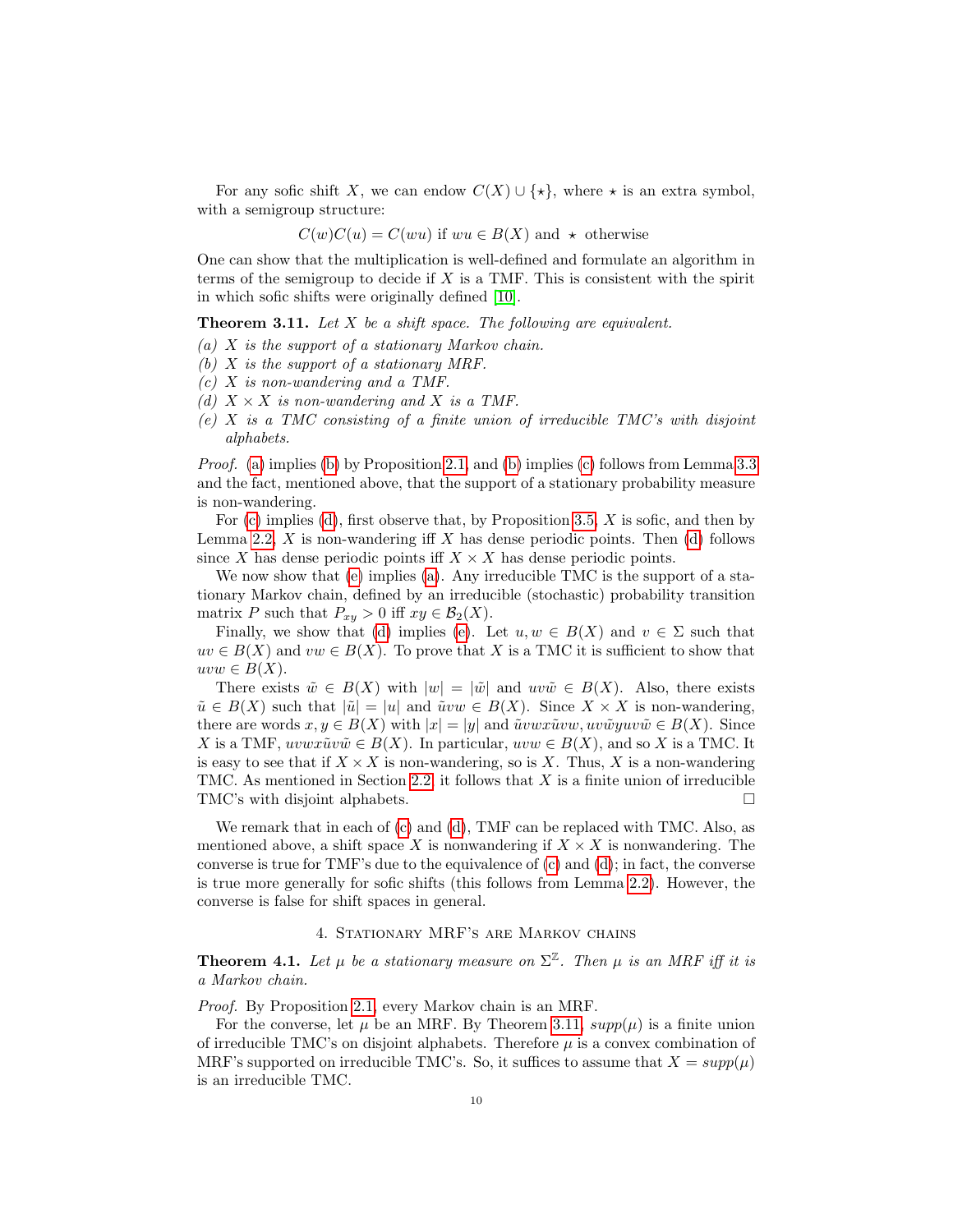If  $X$  were a full shift, then it would be a Markov chain by [\[2,](#page-14-1) Corollary 3.9]. We will reduce to this case.

Let p be the period and t be the index of primitivity of X. Let  $\Sigma_0, \Sigma_1, \ldots, \Sigma_{p-1}$ be the cyclically moving subsets of X. For  $r \in \mathbb{N}$ , a multiple of p, let

$$
B_r^0(X) = \{a_{-r} \dots a_{-1} \in B_r(X) : a_{-r} \in \Sigma_0\}.
$$

Fix  $x_{-r} \ldots x_{-1} \in B_r^0(X)$ ,  $x_0 \in \Sigma_0$  and L a multiple of p such that  $L > r + tp$ . Fix  $i \in \mathbb{N}$ . Then, with the summations below taken over all values of  $a_{iL-r} \ldots a_{iL-1}$  $B_r^0(X)$ , we have

$$
\mu(x_0|x_{-1},\ldots,x_{-r}) = \sum \mu(x_0, a_{iL-r},\ldots,a_{iL-1} | x_{-1},\ldots,x_{-r})
$$

$$
= \sum \mu(x_0 | x_{-1},\ldots,x_{-r}, a_{iL-r},\ldots,a_{iL-1}) \mu(a_{iL-r},\ldots,a_{iL-1} | x_{-1},\ldots,x_{-r})
$$

$$
= \sum \mu(x_0 | x_{-1}, a_{iL-r}) \mu(a_{iL-r},\ldots,a_{iL-1} | x_{-1},\ldots,x_{-r})
$$

(the last equality follows from the MRF property).

Thus, (4)

<span id="page-10-0"></span>
$$
\mu(x_0|x_{-1},\ldots,x_{-r}) = \sum \mu(x_0 \mid x_{-1}, a_{iL-r}) \mu(a_{iL-r},\ldots,a_{iL-1} \mid x_{-1},\ldots,x_{-r}).
$$
  
Let

$$
X^0 = \{x \in X : x_0 \in \Sigma_0\}
$$

and let

$$
\phi: X^0 \longrightarrow \{B_r^0(X)\}^{\mathbb{Z}}
$$

be given by

$$
(\phi(x))_i = (x_{iL-r} \dots x_{iL-1}).
$$

Let  $\mu'$  be the probability measure on  ${B_r^0(X)}^{\mathbb{Z}}$  given by the push-forward of the measure  $\mu$  by  $\phi$ , i.e.,  $\mu'(U) = \mu(\phi^{-1}(U))$ .

Observe that  $\text{supp}(\mu') = \{B_r^0(X)\}^{\mathbb{Z}}$  by definition of L and t. We show that  $\mu'$  is Observe that  $\text{supp}(\mu) = \{D_r(X)\}\$  by definition of L and l. We show that  $\mu$  is<br>a stationary MRF with alphabet  $B_r^0(X)$ , as follows. Let  $x \in X_0$ . Below, we write  $x_{iL-r} \dots x_{iL-1}$  as  $x_{iL-r}^{iL-1}$  when viewed as a word of length r and as  $b_i$  when viewed as a a single symbol in the alphabet,  $B_r^0(X)$ , of  $\mu'$ . Then

$$
\mu'([b_0, \ldots, b_n]_0 \mid [b_{-N}, \ldots, b_{-1}]_{-N} \cap [b_{n+1}, \ldots, b_{n+M}]_{n+1})
$$
\n
$$
= \mu(x_{-r}^{-1}, \ldots, x_{nL-r}^{nL-1} \mid x_{-NL-r}^{-N} \ldots, x_{-L-r}^{-L-1}, x_{(n+1)L-r}^{(n+1)L-1}, \ldots, x_{(n+M)L-r}^{(n+M)L-1})
$$
\n
$$
= \mu(x_{-r}^{-1}, \ldots, x_{nL-r}^{-N} \mid x_{-L-1}, x_{(n+1)L-r})
$$
\n
$$
= \mu(x_{-r}^{-1}, \ldots, x_{nL-r}^{-N} \mid x_{-L-r}^{-1}, x_{(n+1)L-r}^{(n+1)L-1})
$$
\n
$$
= \mu'([b_0, \ldots, b_n]_0 \mid [b_{-1}]_{-1} \cap [b_{n+1}]_{n+1}).
$$

Thus,  $\mu'$  is a stationary MRF with full support.

By  $[2, Corollary 3.9],  $\mu'$  is a fully supported stationary Markov chain, and thus$  $[2, Corollary 3.9],  $\mu'$  is a fully supported stationary Markov chain, and thus$ has a positive stationary distribution, which we denote by  $\pi$ .

Therefore, for any  $a_{-r} \ldots a_{-1} \in B_r^0(X)$ , we have

$$
\lim_{i \to \infty} \mu(a_{iL-r} = a_{-r}, \dots, a_{iL-1} = a_{-1} | x_{-1}, \dots, x_{-r})
$$
  
= 
$$
\lim_{i \to \infty} \mu'(b_i = a_{-r} \dots a_{-1} | b_0 = x_{-1} \dots x_{-r}) = \pi(a_{-r} \dots a_{-1}).
$$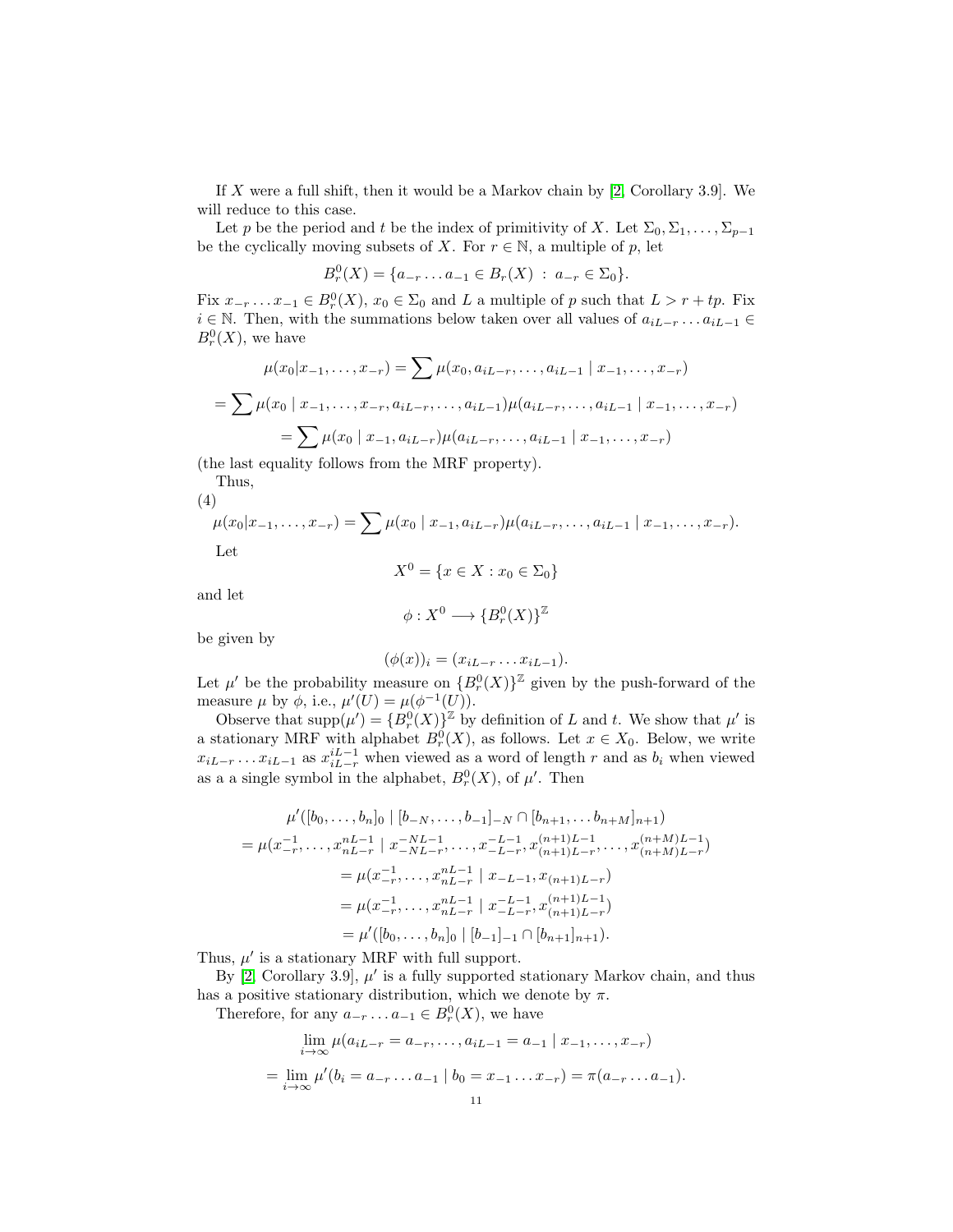By compactness of [0, 1], there is a sequence  $i_k$  such that

$$
\lim_{k \to \infty} \mu(x_0 \mid x_{-1}, a_{i_k L - r})
$$

exists. Returning to [\(4\)](#page-10-0), we obtain

$$
\mu(x_0 \mid x_{-1}, x_{-2}, \dots, x_{-r}) = \lim_{k \to \infty} \sum \mu(x_0 \mid x_{-1}, a_{i_k L - r}) \mu(a_{i_k L - r}, \dots, a_{i_k L - 1} \mid x_{-1}, x_{-2}, \dots, x_{-r})
$$

$$
= \sum_{a_{-r} \dots a_{-1} \in B_r^0(X)} \pi(a_{-r} \dots a_{-1}) \lim_{k \to \infty} \mu(x_0 \mid x_{-1}, a_{i_k L - r}),
$$

which does not depend on any of  $x_{-2}, x_{-3}, \ldots, x_{-r}$ . Therefore,

$$
\mu(x_0 \mid x_{-1}, x_{-2}, \dots, x_{-r}) = \mu(x_0 \mid x_{-1}).
$$

Since the only restriction on  $r$  is that it is a multiple of  $p$ , it can be chosen arbitrarily large and so  $\mu$  is a stationary Markov chain, as desired.  $\square$ 

As noted in the course of the proof of Theorem [4.1,](#page-9-6) in the case where the support is a full shift, the result is well known. It can also be inferred from [\[2,](#page-14-1) Theorems 10.25, 10.35] in the case where  $\mu$  satisfies a mixing condition [\[2,](#page-14-1) Definition 10.23] (that condition is slightly stronger than the concept of irreducibility used in our paper; the results in [\[2\]](#page-14-1) apply to certain stationary processes that may be infinitelyvalued).

Closely related to the notion of MRF is the notion of Gibbs measures [\[9\]](#page-14-7). It is an old result [\[9\]](#page-14-7) that any Gibbs measure defined by a nearest-neighbour potential is an MRF. Also it is easy to see that any Markov chain is a Gibbs measure, defined by a nearest-neighbour potential determined by its transition probabilities. So, in the one-dimensional (discrete-time, finite-valued) stationary case, MRF's, Gibbs measures and Markov chains are all the same (where we assume that our MRF's and Markov chains are first order and our Gibbs measures are nearest-neighbour).

### <span id="page-11-0"></span>5. Continuous-time Markov random fields and Markov Chains

We begin with a definition of continuous-time processes. This presentation is compatible with standard references, for example [\[6,](#page-14-8) Section 2.2]. To avoid ambiguity and measurability issues, we will use the following:

Definition 5.1. A continuous-time stationary process (CTSP) taking values in a finite set  $\Sigma$  is a translation-invariant probability measure on the space  $RC(\Sigma)$  of right-continuous functions from  $\mathbb R$  to  $\Sigma$  with the  $\sigma$ -algebra  $\mathcal B$  generated by cylinder sets of the form:

 $[a_1, \ldots, a_n]_{t_1, \ldots, t_n} = \{x \in RC(\Sigma) : x_{t_i} = a_i , i = 1, \ldots, n\},\$ 

where  $a_i \in \Sigma$  and  $t_i \in \mathbb{Q}$ .

For sets  $A, B \in \mathcal{B}$  and Borel measurable  $I \subseteq \mathbb{R}$ , we will use the shorthand notation  $\mu(A|B \text{ and } x_I)$  to mean  $\mu(A|B \cap \{y \in RC(\Sigma): y_I = x_I\}).$ 

Definition 5.2. A continuous-time stationary Markov random field (CTMRF) taking values in a finite set  $\Sigma$  is a CTSP which satisfies:

$$
\mu([a_1,\ldots,a_n]_{t_1,\ldots,t_n} \mid [a,b]_{s,t}) = \mu([a_1,\ldots,a_n]_{t_1,\ldots,t_n} \mid [a,b]_{s,t} \cap [b_1,\ldots,b_m]_{s_1,\ldots,s_m}),
$$
  
whenever

 $t_1, \ldots, t_n \in (s, t), s_1, \ldots, s_m \in [s, t]^c \text{ and } \mu([a, b]_{s,t} \cap [b_1, \ldots, b_m]_{s_1, \ldots, s_m}) > 0$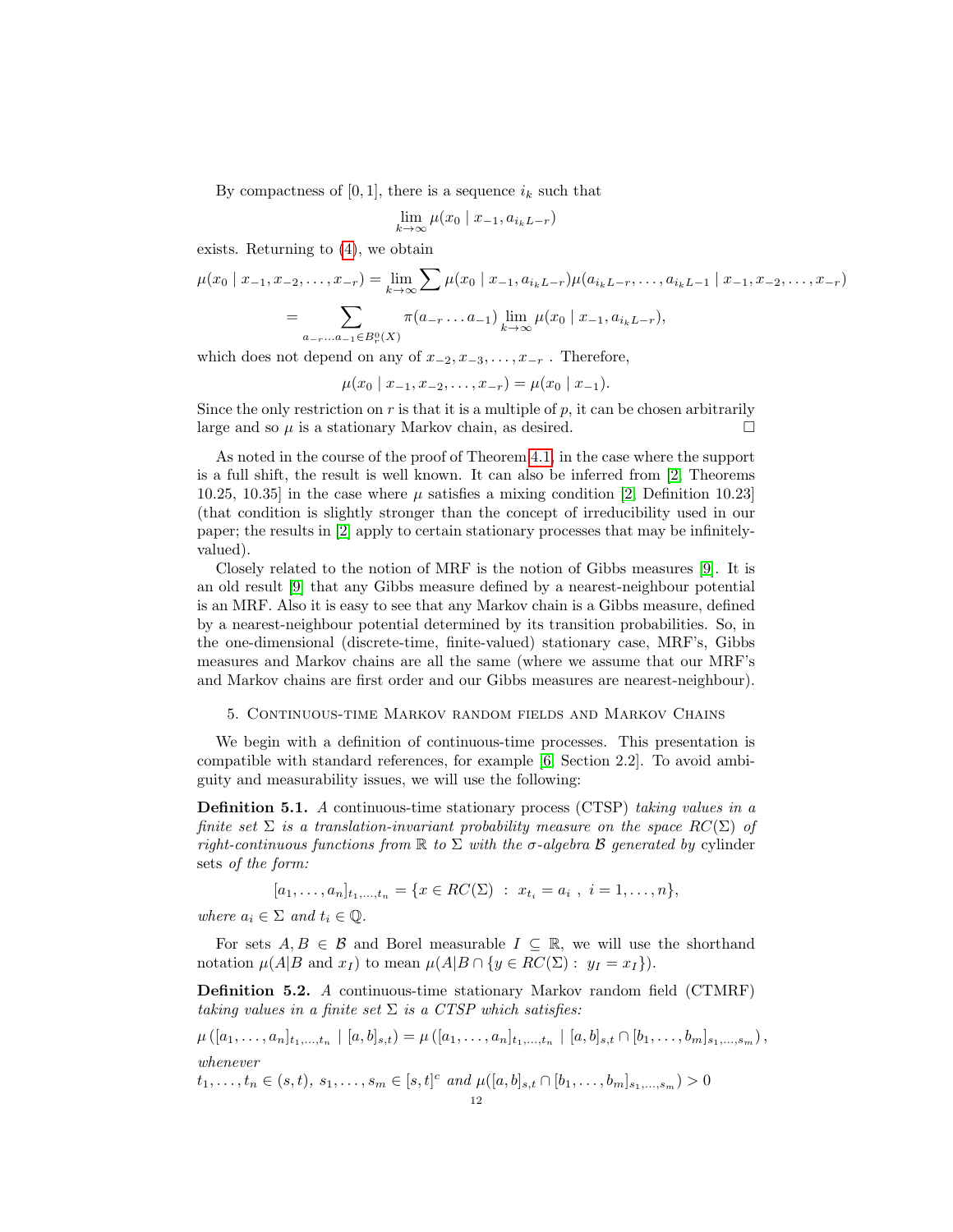Informally, a CTMRF can be viewed as a stationary process such that for all s < t, the distribution of  $(x_u)_{u \in (s,t)}$  is independent of  $(x_u)_{u \in [s,t]^c}$  given  $\{x_s, x_t\}$ .

Definition 5.3. A continuous-time stationary Markov Chain (CTMC) taking values in a finite set  $\Sigma$  is a CTSP which satisfies

$$
\mu([a_1,\ldots,a_n]_{t_1,\ldots,t_n} \mid [a]_s) = \mu([a_1,\ldots,a_n]_{t_1,\ldots,t_n} \mid [a]_s \cap [b_1,\ldots,b_m]_{s_1,\ldots,s_m}),
$$

whenever  $t_1, \ldots, t_n > s$ ,  $s_1, \ldots, s_m < s$  and  $\mu([a]_s \cap [b_1, \ldots, b_m]_{s_1, \ldots, s_m}) > 0$ .

In this section, we prove:

<span id="page-12-2"></span>Proposition 5.4. Any continuous-time (finite-valued) stationary ergodic Markov random field is a continuous-time stationary Markov chain.

Note that in this statement, there are no positivity assumptions on the conditional probabilities  $\mu([a_1,\ldots,a_n]_{t_1,\ldots,t_n} \mid [a,b]_{s,t}).$ 

We prove this result by reducing it to the discrete-time case.

*Proof.* Let  $\mu$  be a CTMRF. It suffices to show that for any  $n \in \mathbb{N}$  and  $t < t_1$  $t_2 < \ldots < t_n \in \mathbb{R}$ 

$$
\mu(x_t | x_{t_1}, x_{t_2}, \dots, x_{t_n}) = \mu(x_t | x_{t_1}).
$$

Let  $\epsilon > 0$ . By the right continuity of the elements of  $RC(\Sigma)$ , there exists  $m \in \mathbb{N}$ such that

<span id="page-12-0"></span>(5) 
$$
|\mu(x_t | x_{t_1}, x_{t_2}, \dots, x_{t_n}) - \mu(x_{\tilde{t}} | x_{\tilde{t}_1}, x_{\tilde{t}_2}, \dots, x_{\tilde{t}_n})| < \epsilon
$$

(6) 
$$
|\mu(x_t | x_{t_1}) - \mu, (x_{\tilde{t}} | x_{\tilde{t}_1})| < \epsilon
$$

where for any  $r \in \mathbb{R}$ ,  $\tilde{r}$  means  $\frac{[rm]}{m}$ . Also, the process restricted to evenly spaced discrete points forms an MRF; that is, defining  $\phi: RC(\Sigma) \longrightarrow \Sigma^{\mathbb{Z}}$  by  $\phi(x)_i = x_{\frac{i}{m}}$ , the push-forward of  $\mu$ , given by  $\tilde{\mu}(F) = \mu(\phi^{-1}(F))$ , is an (discrete-time) MRF. By Theorem [4.1,](#page-9-6)  $\tilde{\mu}$  is a (discrete-time) Markov Chain. Hence

<span id="page-12-1"></span>
$$
\mu(x_{\tilde{t}} \mid x_{\tilde{t}_1}, x_{\tilde{t}_2}, \dots, x_{\tilde{t}_n}) = \tilde{\mu}(\phi(x)_{m\tilde{t}} \mid \phi(x)_{m\tilde{t}_1}, \phi(x)_{m\tilde{t}_2}, \dots, \phi(x)_{m\tilde{t}_n})
$$
  
\n
$$
= \tilde{\mu}(\phi(x)_{m\tilde{t}} \mid \phi(x)_{m\tilde{t}_1})
$$
  
\n
$$
= \mu(x_{\tilde{t}} \mid x_{\tilde{t}_1}).
$$

By  $(5)$ ,  $(6)$ ,  $(7)$  and the triangle inequality, we get

$$
|\mu(x_t | x_{t_1}, x_{t_2}, \dots, x_{t_n}) - \mu(x_t | x_{t_1})| < 2\epsilon.
$$

Since  $\epsilon$  was arbitrary,

$$
\mu(x_t | x_{t_1}, x_{t_2}, \dots, x_{t_n}) = \mu(x_t | x_{t_1}).
$$

We conclude this section with an ergodic-theoretic consequence. A measurepreserving flow is a collection of invertible measure preserving mappings  ${T_t}_{t \in \mathbb{R}}$  of a probability space such that  $T_{t+s} = T_t \circ T_s$  for all  $t, s$  and the map  $(t, x) \mapsto T_t(x)$ is (jointly) measurable. Any CTSP is a measure preserving flow.

A measure-preserving flow is ergodic if the only invariant functions are the constant functions, i.e., if for all  $t, f \circ T_t = f$  a.e., then f is constant a.e. And  $\{T_t\}$  is weak mixing (or weakly mixing) if it has no non-trivial eigenfunctions, i.e., if  $\lambda \in \mathbb{C}$ and for all  $t, f \circ T_t = \lambda^t f$  a.e., then f is constant a.e.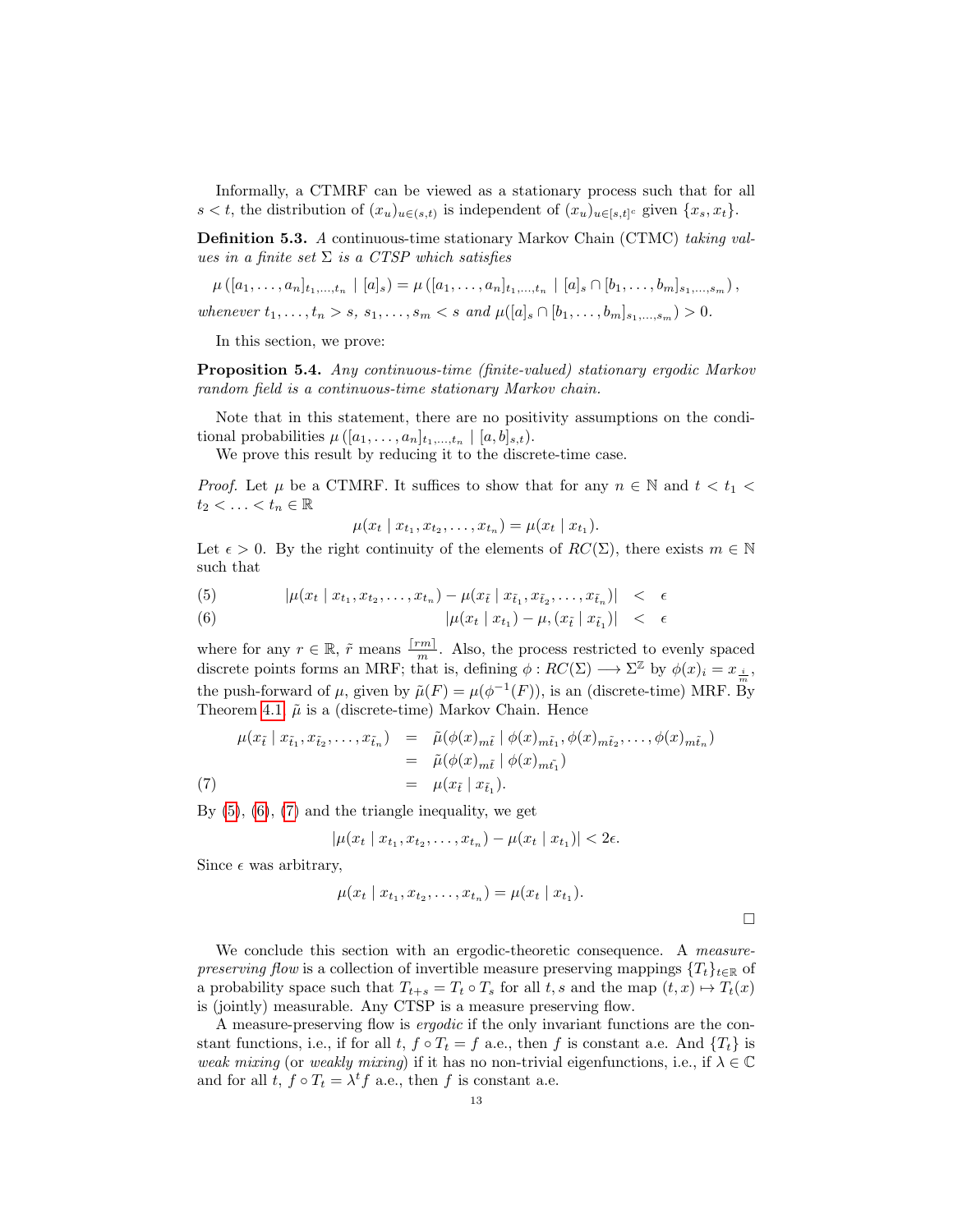Weak mixing is in general a much stronger condition than ergodicity. However, it is well known that any stationary ergodic continuous-time Markov chain is weakly mixing [\[3\]](#page-14-9). So, a consequence of Proposition [5.4](#page-12-2) is:

Proposition 5.5. Any continuous-time (finite-valued) stationary ergodic Markov random field is weakly mixing.

Below, we give a direct proof of this result. For  $I \subset \mathbb{R}$ , we use  $\mathcal{B}(\Sigma^I)$  to denote the  $\sigma$ -algebra generated by cylinder sets of the form:

$$
[a_1, \ldots, a_n]_{t_1, \ldots, t_n} = \{ x \in RC(\Sigma) : x_{t_i} = a_i , i = 1, \ldots, n \},
$$

where  $a_i \in \Sigma$  and  $t_i \in \mathbb{O} \cap I$ .

*Proof.* Suppose  $\mu$  is an ergodic CTMRF on the alphabet  $\Sigma$ . Suppose that f is a non-constant  $L^2(\mu)$ -eigenfunction of  $T_t$ , with  $\lambda$  the corresponding eigenvalue:  $f(T_t(x)) = \lambda^t f(x)$ . By the assumption that  $T_t$  is ergodic,  $\lambda \neq 1$ . By normalizing, we can assume  $|f| = 1$  a.e., thus  $||f||_2 = 1$ . For any  $\epsilon > 0$ , there is a sufficiently large *n* and a  $\mathcal{B}(\Sigma^{(-n,n)})$ -measurable function  $f_n$  with  $||f_n - f||_2 \leq \epsilon$ .

It follows that for any  $t \in \mathbb{R}$ ,  $||f_n - T_t \lambda^{-t} f_n||_2 \leq 2\epsilon$ . Now denote by  $\hat{f}_n$  the conditional expectation of  $f_n$  with respect to  $\mathcal{B}(\Sigma^{\{-n,n\}})$ . By the MRF property of  $\mu$ , since  $f_n$  is  $\mathcal{B}(\Sigma^{(-n,n)})$ -measurable and  $T_t \lambda^{-t} f_n$  is  $\mathcal{B}(\Sigma^{(-n+t,n+t)})$ -measurable it follows that for  $t > 2n$ ,

<span id="page-13-0"></span>
$$
\int (f_n)(T_t\lambda^{-t}f_n)d\mu = \int (\hat{f}_n)(T_t\lambda^{-t}\hat{f}_n)d\mu.
$$

It follows that

(8) 
$$
\|\hat{f}_n - T_t \lambda^{-t} \hat{f}_n\|_2 \leq 2\epsilon.
$$

We claim that for sufficiently small  $\epsilon$  it is impossible for [\(8\)](#page-13-0) to hold simultaneously for all sufficiently large  $t$ . To see this, first note that due to the MRF property,  $\hat{f}_n$  takes at most  $|\Sigma|^2$  values. Thus, there is some  $c \in \mathbb{C}$  with  $|c| = 1$  such that for all  $x, |\hat{f}_n(x) - c| > \frac{1}{2|\Sigma|^2}$ , and some  $d \in \mathbb{C}$  with  $|d| = 1$  with  $\mu(\hat{f}_n(x) = d) \ge \frac{1}{|\Sigma|^2}$ . Now take  $t > 2n$  such that  $\lambda^t d = c$ .

Now for any x such that  $\hat{f}^n(x) = d$ , let  $z = T_t \hat{f}_n(x)$ . Then

$$
|\hat{f}_n(x) - \lambda^{-t} T_t \hat{f}_n(x)| = |d - \lambda^{-t} z| = |\lambda^t d - z| = |c - z| \ge \frac{1}{2|\Sigma|^2},
$$
  
and so  $\|\hat{f}_n - T_t \lambda^{-t} \hat{f}_n\|_2 \ge \frac{1}{2|\Sigma|^3}$ . This contradicts (8) for  $\epsilon < \frac{1}{4|\Sigma|^3}$ 

### 6. MRF's in Higher Dimensions

There is a vast literature on Markov random fields and Gibbs measures in higher dimensions. Most of the concepts in this paper can be generalized to higher dimensional processes. For instance, we can define a  $\mathbb{Z}^d$  TMF as a  $\mathbb{Z}^d$  shift space X such that whenever A and B are finite subsets of  $\mathbb{Z}^d$  such that  $\partial A \subset B \subset A^c$ , and  $x, y \in X$  such that  $x_{\partial A} = y_{\partial A}$ , then there exists  $z \in X$  such that  $z_A = x_A$ and  $z_B = y_B$ . With this definition, the proof of Lemma [3.3](#page-5-1) carries over to show that the support of a  $\mathbb{Z}^d$  stationary MRF is a  $\mathbb{Z}^d$  TMF. However, most of the other results in this paper fail in higher dimensions. For example, there are  $\mathbb{Z}^d$  TMF's which are not even sofic. And there are stationary  $\mathbb{Z}^d$  MRF's that are not Gibbs measures. However, there are some positive things that can be said, and this is a topic of ongoing work.